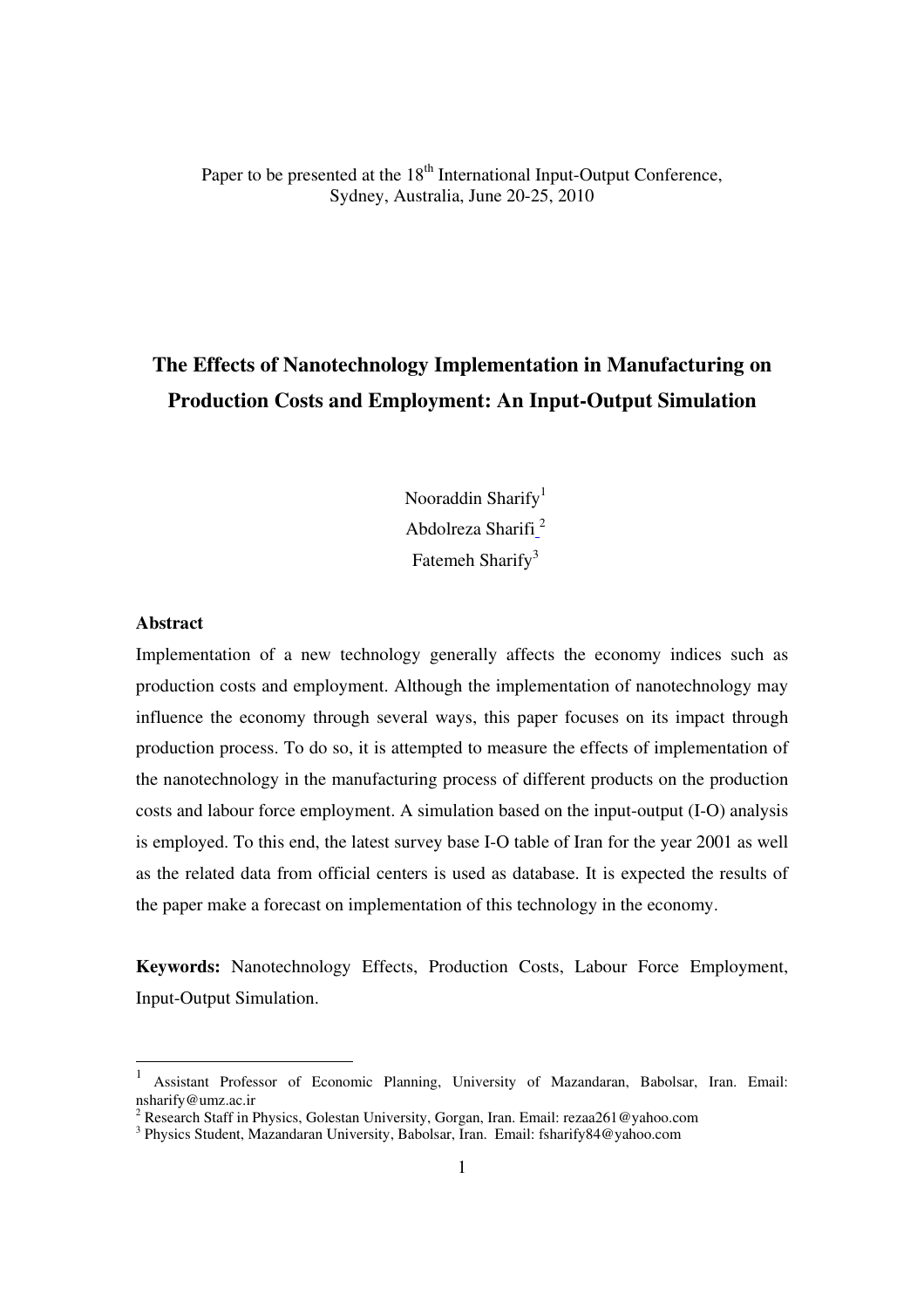# **Introduction**

Recently, the people witnessed the emergence of a new phenomenon named *nanotechnology* in different parts of their lives. With respect to the level of changes, it seems it would be the cause of the next economic revolution of the world that will affect all aspects of the people's lives. Since this phenomenon started in the last decade of the 20th century, it is too early to judge the results of its implementation in any part of their lives perfectly. However, a few aspects of the results can be anticipated to somewhere.

As it will be reviewed in the next section, the implementation of nanotechnology affects the production process. Thus, due to these effects, it seems this phenomenon leads to several changes in the economic and social affairs of the people. Among many effects, decrease in the costs of production and the employment for labour force generally take into account two positive and negative results of implementation of a new technology, respectively.

Although this study failed to find any research in terms of economic investigation on nanotechnology implementation in production process in economic resources, there are considerable studies on the impact of a new technology on the production cost in one or several sectors of an economy. Using detailed cost data to estimate two stochastic frontier models of the cost of providing retail services for clients who use the branch bank teller and those who use an information technology based approach, Okeahalam (2005) suggested that benefits can be obtained by reducing inefficiency and by extending new technology. Johnston *et al.* (2004) estimated that costeffectiveness of the technology transfer project, in terms of a cost per disability adjusted life year, averted. They found that technology transfer project in South Africa also caused the practitioners to learn novel procedures that could help future patients and improve cost-effectiveness. Pompe and Brandt (2001) is another study that provided comparison of the costs and capabilities of low- medium- and high-pressure powder injection moulding processes by the company's MEDPIMOULD<sup>™</sup> technology.

In addition, there are some studies into the effects of technological changes on composition and level of labour force employment. Using a Chenery-type decomposition analysis of employment change and labour demand functions, Rhys (2008) has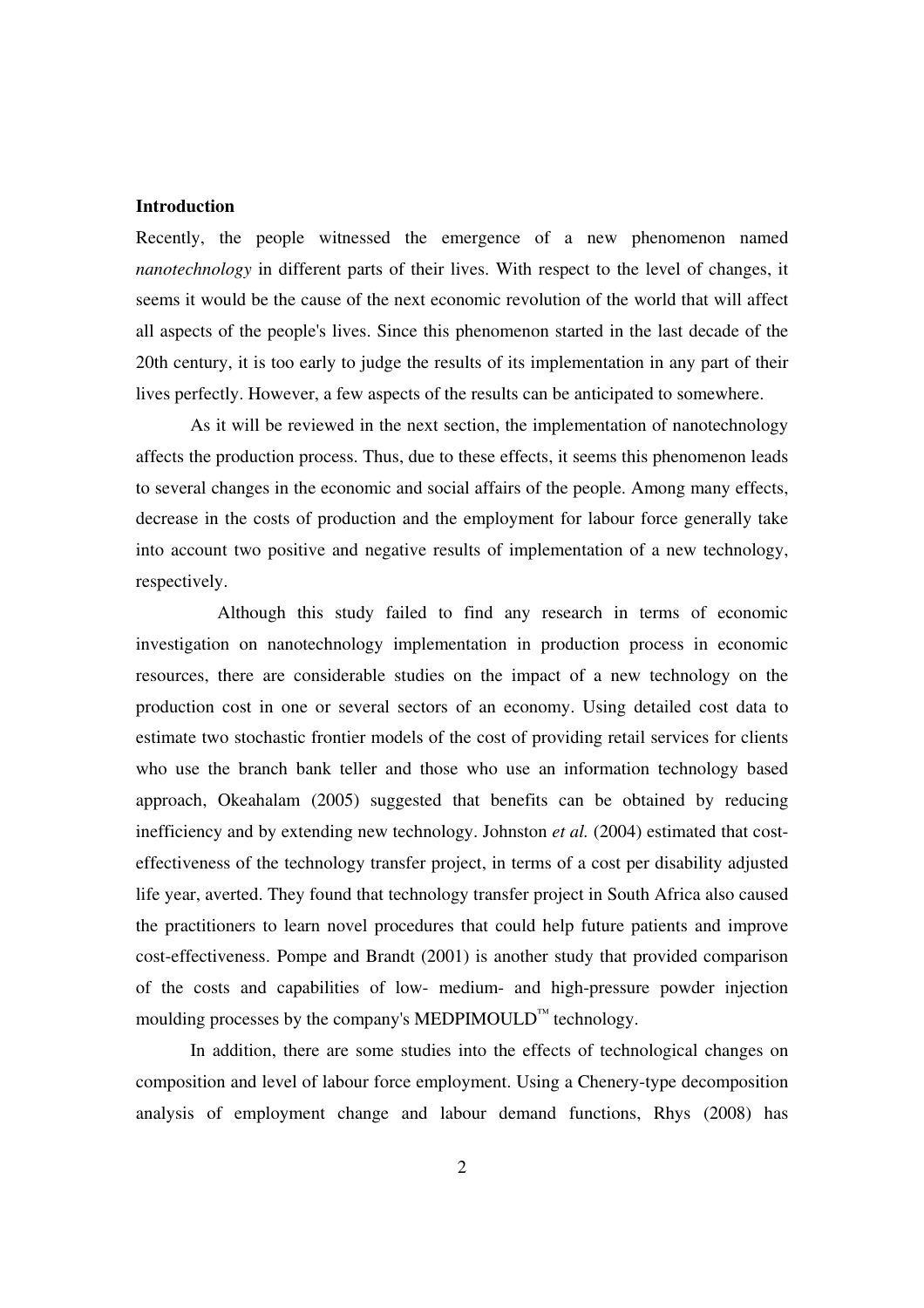demonstrated that the technological change has a negative impact on both the level and skill composition of manufacturing employment in South Africa. Fabrice and Harris (2007) concluded the empirical work has suggested that in response to a positive technology shock, employment shows a persistent decline. Based on Greenan (2003) analyses, technological changes influence the skill changes and the employment behavior of firms through organisational change. The relationship of technology on productivity and employment was studied by Corley *et al.* (2002) as well. Addison and Teixeira (2001) provided a critical review of the impact of technical changes on the structure of relative wages and employment. Martin (1999) concluded that widespread use of information technologies facilitates occupational restructuring, the sum of which is slowing down the growth in information employment. By a survey in the related literature, Carnoy (1997) reviewed the impact of the new technologies' effects on labour force employment and the composition of skills demand.

However, while it seems the reduction in production cost due to implementation of a new technology may have pleasure for people, reduction in job creation may lead to some concern about unemployment for labour force. Although it is possible like other new technologies like machines, computer and internet implementation, a considerable number of new jobs are created in the countries, this paper interest to investigate the results of this technology changes on these variables in the economy. To see the result of this phenomenon on the production cost and unemployment crisis, it is required to study the result of implementation of a similar technology. Thus, an I-O analysis is employed to simulate the implementation of nanotechnology on these indices.

This paper contains of six sections. The following section is allocated to a general overview of the nanotechnology impacts upon an economy. A theoretical study of technological change is presented in the third section. The fourth section covers methodology and database specification. The result of using the methodology and database are discussed in the fifth section. And finally, the conclusion of the research will end the paper.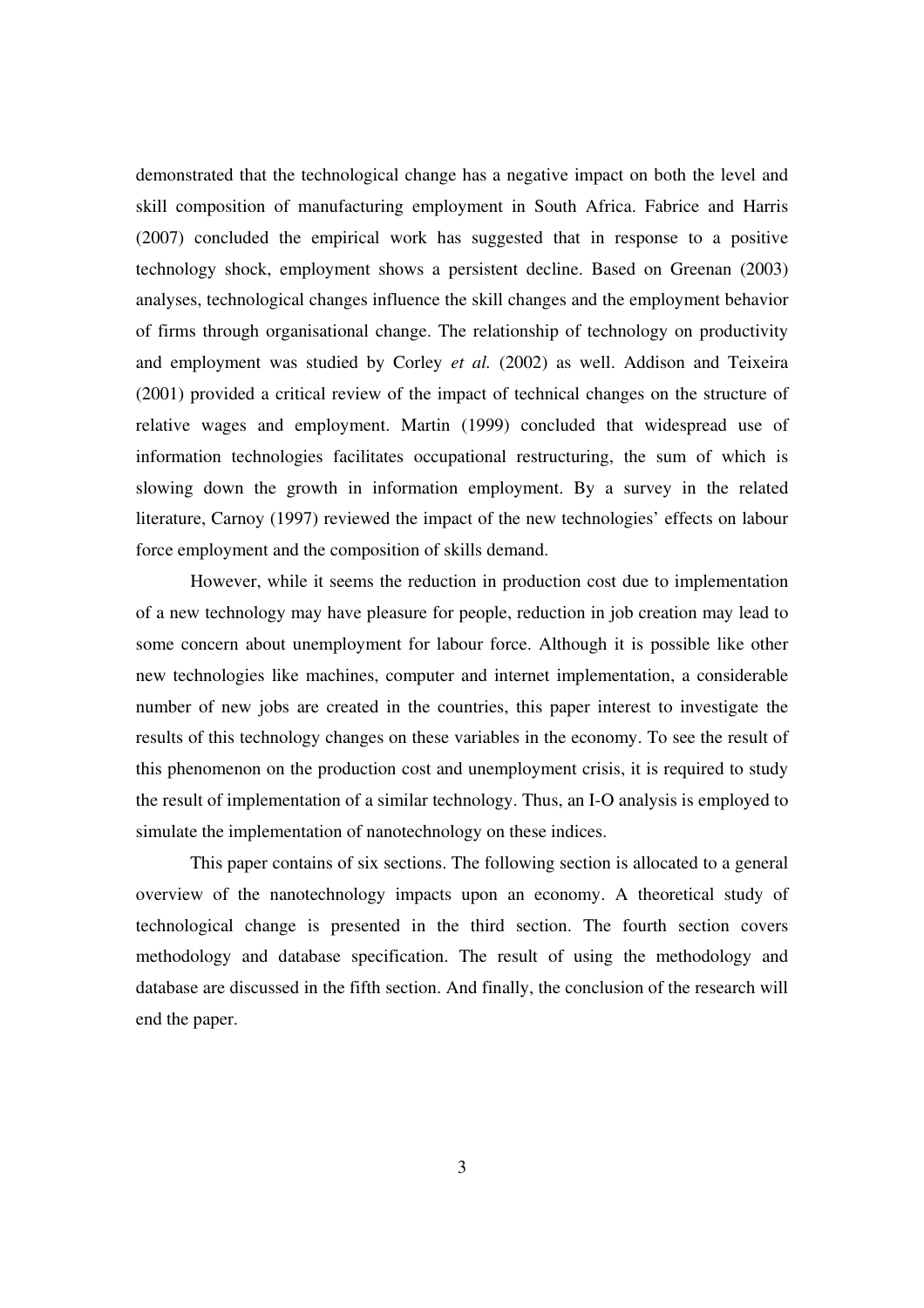### **A general overview of the nanotechnology**

Nano, the *small* of Grecian language is the word that is frequently used for a one billionth of a quantity in many sciences like physics. Since dimensions of an atom are about 10 nano meters, this word is popular in studying atoms and molecules as well. It is used in the field of sciences and was originated by Richard P. Feynman's classic talk on December 29th 1959 at the annual meeting of the American Physical Society at the California Institute of technology (Nanotechnology website (not dated) and Wikipedia (not dated)).

Later, Feynman's idea was followed by Eric Drexler (Wikipedia (not dated)). This attempt has been continued by others, thus the carbon tubes as the first products of nanotechnology implementation in the production process were obtained in 1991. Since 1991, several products have been generated through nanotechnology implementation in the food products process, clothes, transistor motors and in many other goods and services. However, although the uses of these products are not popular now, today there are many countries that do investment on this phenomenon.

In a very simple definition, nanotechnology is the engineering of functional systems at molecular scale and is used to build things bottom up, with atomic precision (Center for Responsible Nanotechnology, not dated. a). The main difference of nanotechnology compared with other ones lies in materials scale and structure of this technology. Thus, it is in relation with the production process which is an important effect of implementation of this phenomenon.

Nanotechnology vastly improves the manufacturing process. This improvement leads to reduce the production cost of commodities. So it is expected, like a computer that can make unlimited copies of data files with little or no cost, nanotechnology be able to make products as cheap as the copying of files. In fact, this is why it is sometimes seen as the next industrial revolution (Center for Responsible Nanotechnology, not dated. a).

Several studies about nanotechnology have been carried out in assessing its economic benefits in production process. For instance, water will be one of the major restrictions of the world in future, so almost half the world's population lacks access to basic sanitation, and almost 1.5 billion will have no access to clean water. In such situation, nano-manufactured water costsextremely low. In addition, an entire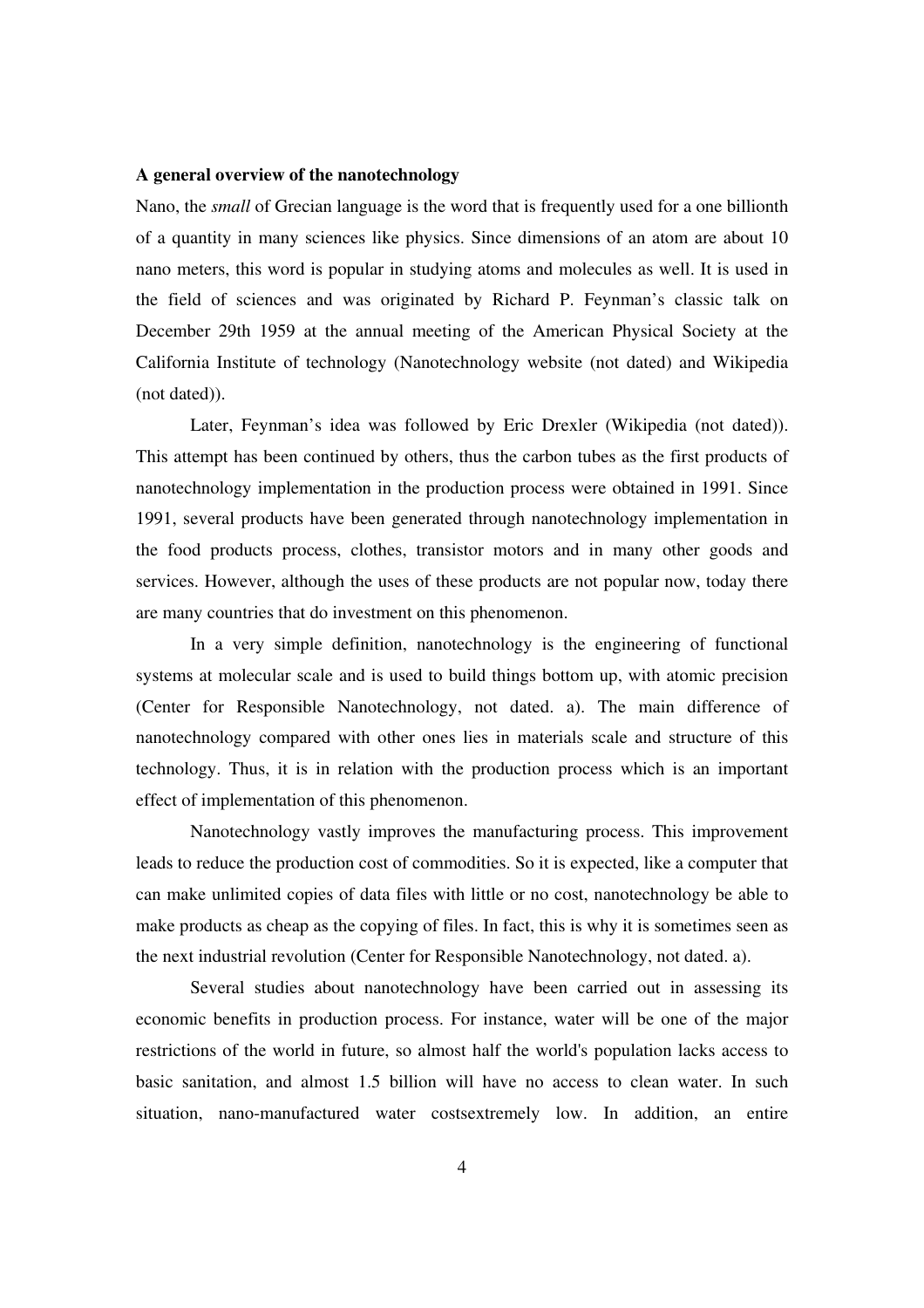supercomputer can fit into a cubic millimeter, and cost a small fraction of a cent. Environment and mining are two other problems that more compact, cheap manufacturing allows improvements to be deployed rapidly at low cost (Center for Responsible Nanotechnology, not dated. b). Nano-products can be prepared and applied with cost effective and will conduct electricity at a higher rate than it is currently possible (West 2008). It can also bring down the farm production costs through prices and more efficient use of inputs like water, fertiliser nutrients to the plants, and eliminating wastes (Nanowerk News 2008). There are also many other researches such as Bowers and Cernac (2008), that reported nanotechnologies reduce production cost through more effective use of inputs.

Another result of nanotechnology implementation is about the high quality of its products. It is generally concerned with producing new and/or improved materials. In addition to many high-quality products at very low cost, it will allow making new nanofactories at the same low cost and at the same rapid speed. For example, nano-factories can create products vastly more powerful than they are now. Electrical power can be with 10 times the efficiency and about  $10^8$  times the density. Computers can be  $10^{12}$  times smaller and use  $10<sup>6</sup>$  times less power. Materials can be about 100 times stronger. This means that most human-scale products would consist almost entirely of empty space, reducing weight, material requirements, and cost (Center for Responsible Nanotechnology, not dated. c).

It is notable that apart from many ad hoc characteristics such as durability, hardiness and strength as well as non-harm environmental effects of nano products that are related to the quality of nano products, implementation of the nanotechnology has a considerable effect on the production procedure as well. On the other hand, it is expected that the implementation of this phenomenon lead to a new relationship among the production factors.

### **A theoretical study**

# *I-An input-output analysis and nanotechnology*

The demand for product is classified into intermediate and final devices in an ordinary I-O table. Whereas the intermediate demand is made to produce new commodities, the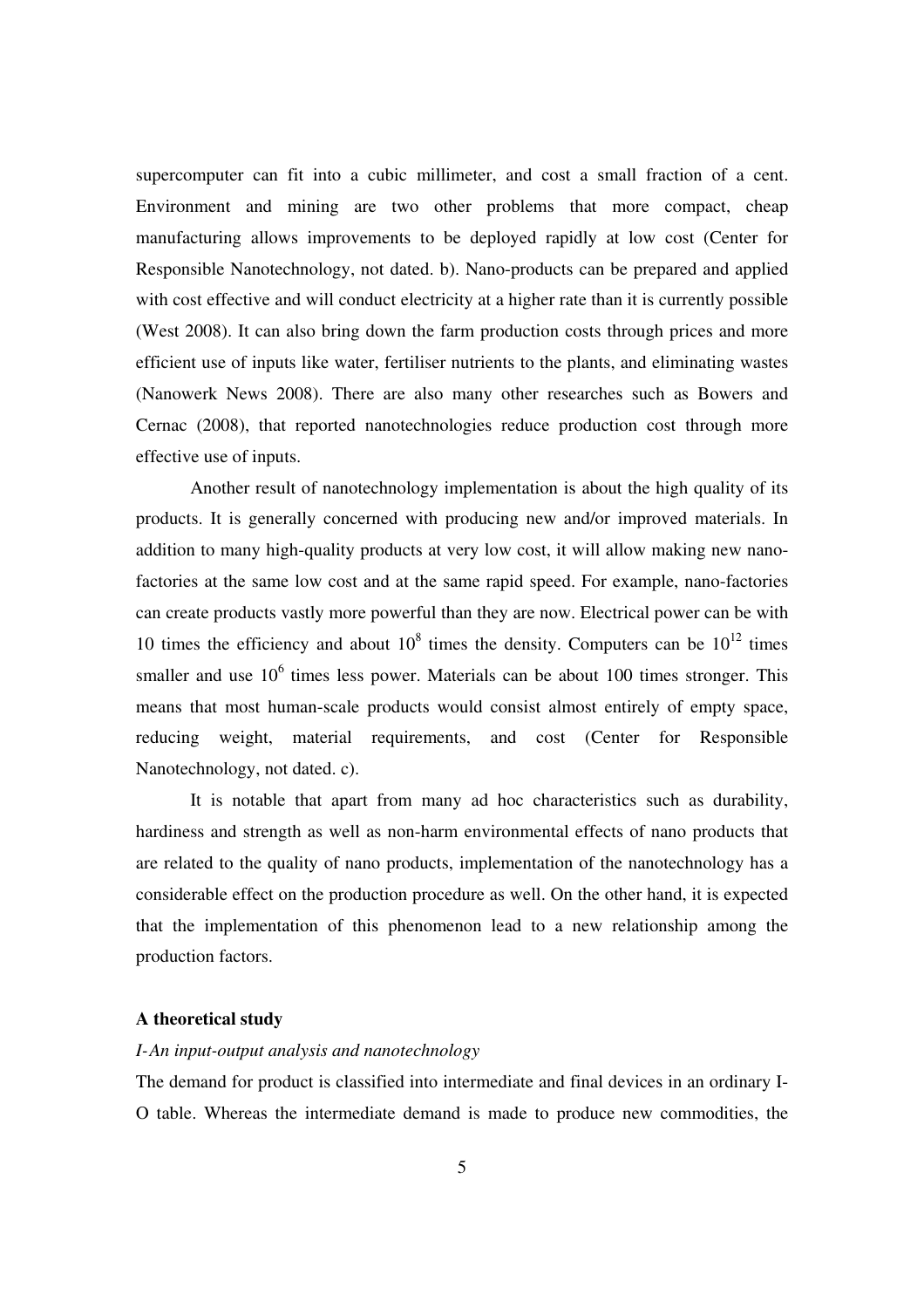final demand originates by domestic or foreign institutes. Worth remarking that, in fact, all products are demanded by final demand directly or in the form of other products, indirectly.

In a similar classification, the nanotechnology implementation effects on an economy can be classified into two devices. A part of its implementation effects could be traced back to the technological changes of production sectors in the production process of commodities. Since any change in the production procedure generally affects the economic factors' relationship, it is expected the implementation of this phenomenon lead to a new interrelationship among production factors.

Worth remarking that it is expected the new technology have different effects on the relationship of production factors. As the first effect, it is expected the new technology affect the relationship of production factors through types and amount of raw materials that are required for a certain level of products. The second effect of implementation of a new technology is related to the level and the composition of primary factors that are required for a certain level of products. Another effect of the new technology relays on the share of primary factors and intermediate goods and services in the inputs that are required for the products. And finally, the new technology affects the ratio of imported goods and services to the intermediate inputs for products.

The second group of nanotechnology effects on an economy is due to the abovementioned ad hoc characteristics of nano products. In fact, this category of features is a result of the quality of products that influence the final demand part of an I-O table. On the other hand, the second group characteristics of nanotechnology effects on an economy are related to the quality of commodities that affect the economy through final demand that contains the exogenous part of an I-O model.

# *II- A Microeconomical analysis*

Based on the Leontief production function technology that runs in the I-O model, the production factors composition is fixed over all levels of products. The production factors composition is valid for a certain technology. On the other hand, any change in the production technology will bring about changes in the production function too.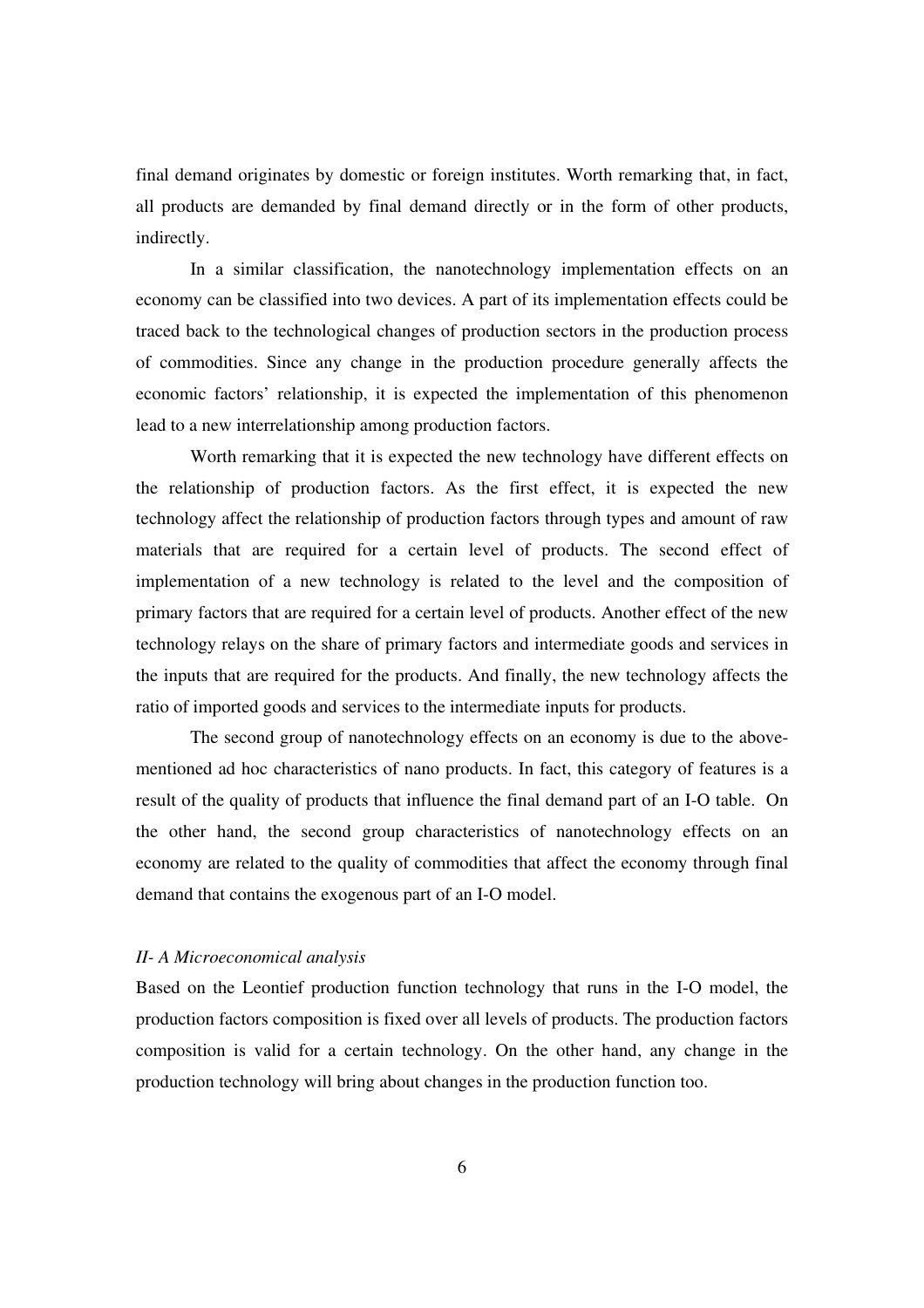The new production function has a Leontief form as well. However, it would have a different curve and consequently a different isoquant product curves. With respect to the intermediate and primary factors price constancy presumption, the two groups of these curves can be shown simultaneously.

Fig. (1) displays a very simple isoquant product curves concern with before and after technology change. Collecting two cases together, the broken lines and solid lines are assumed to be associated with the phase before and after a technology improvement, respectively. Each function has its special expansion path that shows the composition of production inputs. The diagonal parallel lines are the budget-income isoquant curves.

In Fig. (1), items In<sub>1</sub> to In<sub>4</sub> denote the size of production costs and  $Q_1$  to  $Q_4$  the level of products, in which In<sub>4</sub> > In<sub>3</sub> > In<sub>2</sub> > In<sub>1</sub> and suppose  $Q_3 \ge Q_4$  and  $Q_1 \ge Q_2$ . As it is shown, although In<sub>4</sub> > In<sub>3</sub>, due to new technology implementation,  $Q_3 \ge Q_4$  and although In<sub>2</sub> > In<sub>1</sub>, yet the implementation of the new technology leads to  $Q_1 \ge Q_2$ . On the other hand, with respect to production factors price constancy, an improvement in the production technology leads to a new production function that enables the producer to attain a certain level of product for a lower cost. This phenomenon is available by reduction in consumption of intermediate and primary factors that are required for a certain level of products. As a result, it also leads to a change in the composition of production factors as well.



Fig. (1): Isoquant product curves concern to technology change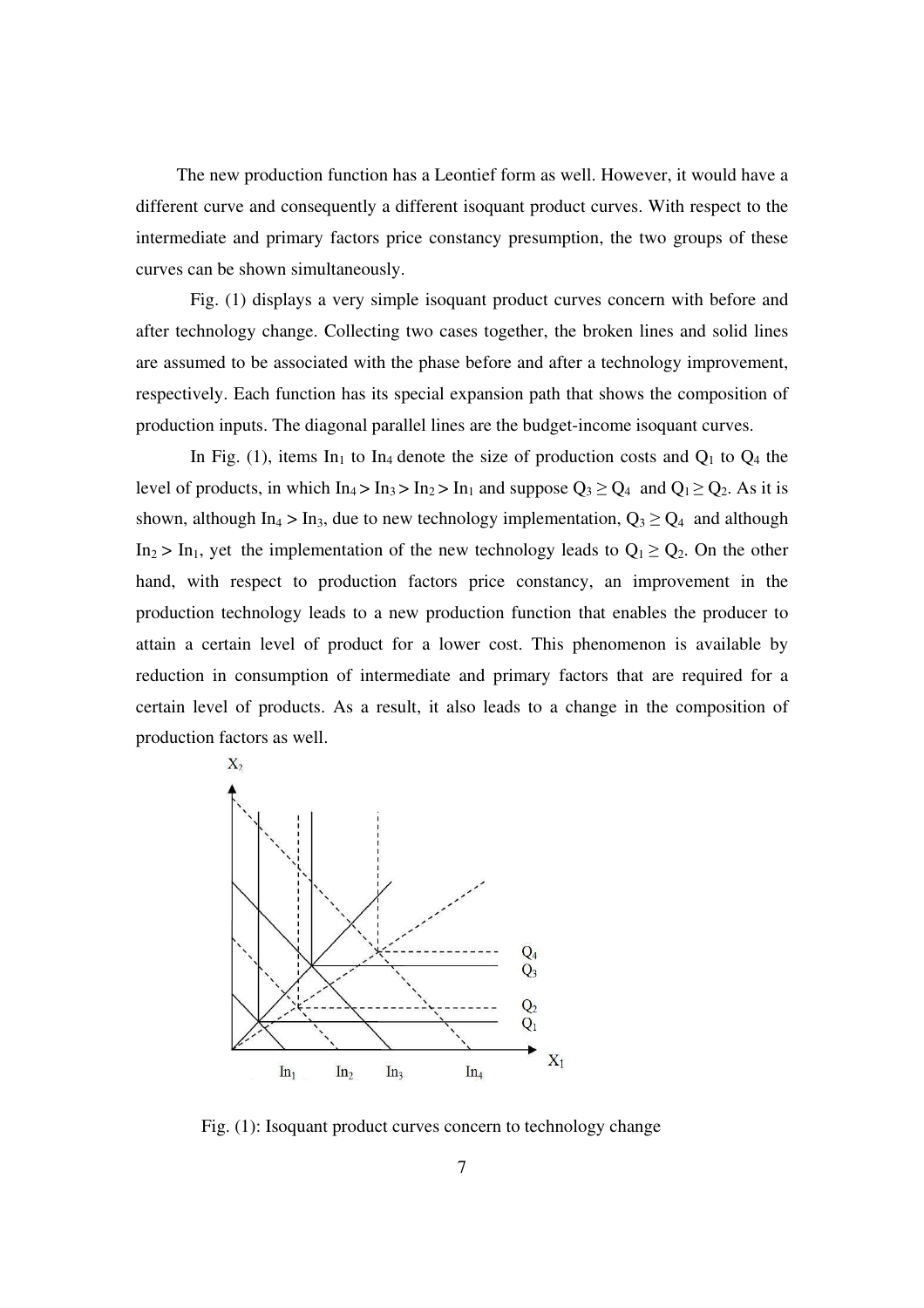# **Methodology**

A standard price model is employed to measure the result of change in the production technology. Irrespective to the alteration of the quality of products that may be attained due to using a higher technology, the paper focuses on the effect of the technology improvement on price of products and employment. To meet the above mentioned effects of implementation of the new technology, the standard price model is developed.

 To this end, the following extended price model is employed to study different effects on the price of products:

$$
P = [I - A^{'}.(I - \hat{b})]^{-1}.(A^{'}.\hat{b}.p_m + \bar{Y})
$$
\n(1)

where  $\hat{b}$  denotes the diagonal matrix of share of imports in supply of sectors,  $\vec{A}$  the transpose of *A*, the technical coefficient matrix, *P* the column vector of price indices for sectors,  $p_m$  the price index for imports and  $\bar{Y}$  the share of primary factors in the production inputs.

 To show the effects of new technology, as the first step, we start to study the effects of a new technology on the decrease in the intermediate consumption of production sectors. Thus, although a reduction in the intermediate consumption affects its share in total inputs, by ignoring other changing, it is assumed the new technology only affects the technical coefficient elements of the model.

In the given case the new technology affects all intermediate inputs of sectors with the same ratio,  $\vec{A}$  the transpose of the technical coefficient of the relationship (1) changed as the relationship (2). In which, *ci*s show the effects of the new technology on the technical coefficients of a sector that is expected to be less or equal to one.

$$
\begin{bmatrix} c_1 & 0 & \cdots & 0 \\ 0 & c_2 & \cdots & 0 \\ \vdots & \vdots & & \vdots \\ 0 & 0 & \cdots & c_n \end{bmatrix} \times \begin{bmatrix} a_{11} & a_{21} & \cdots & a_{n1} \\ a_{12} & a_{22} & \cdots & a_{n2} \\ \vdots & \vdots & & \vdots \\ a_{1n} & a_{2n} & \cdots & a_{nn} \end{bmatrix} = \begin{bmatrix} c_1 a_{11} & c_1 a_{21} & \cdots & c_1 a_{n1} \\ c_2 a_{12} & c_2 a_{22} & \cdots & c_2 a_{n2} \\ \vdots & & \vdots & & \vdots \\ c_n a_{1n} & c_n a_{2n} & \cdots & c_n a_{nn} \end{bmatrix} = \hat{c} \cdot A
$$
 (2)

 Thus, with respect to this assumption, the relationship (1) changes as follows:  $\lambda$ 

$$
P = [I - c.A.(I - b)]^{-1}.(c.A'.b.p_m + \bar{Y})
$$
\n(3)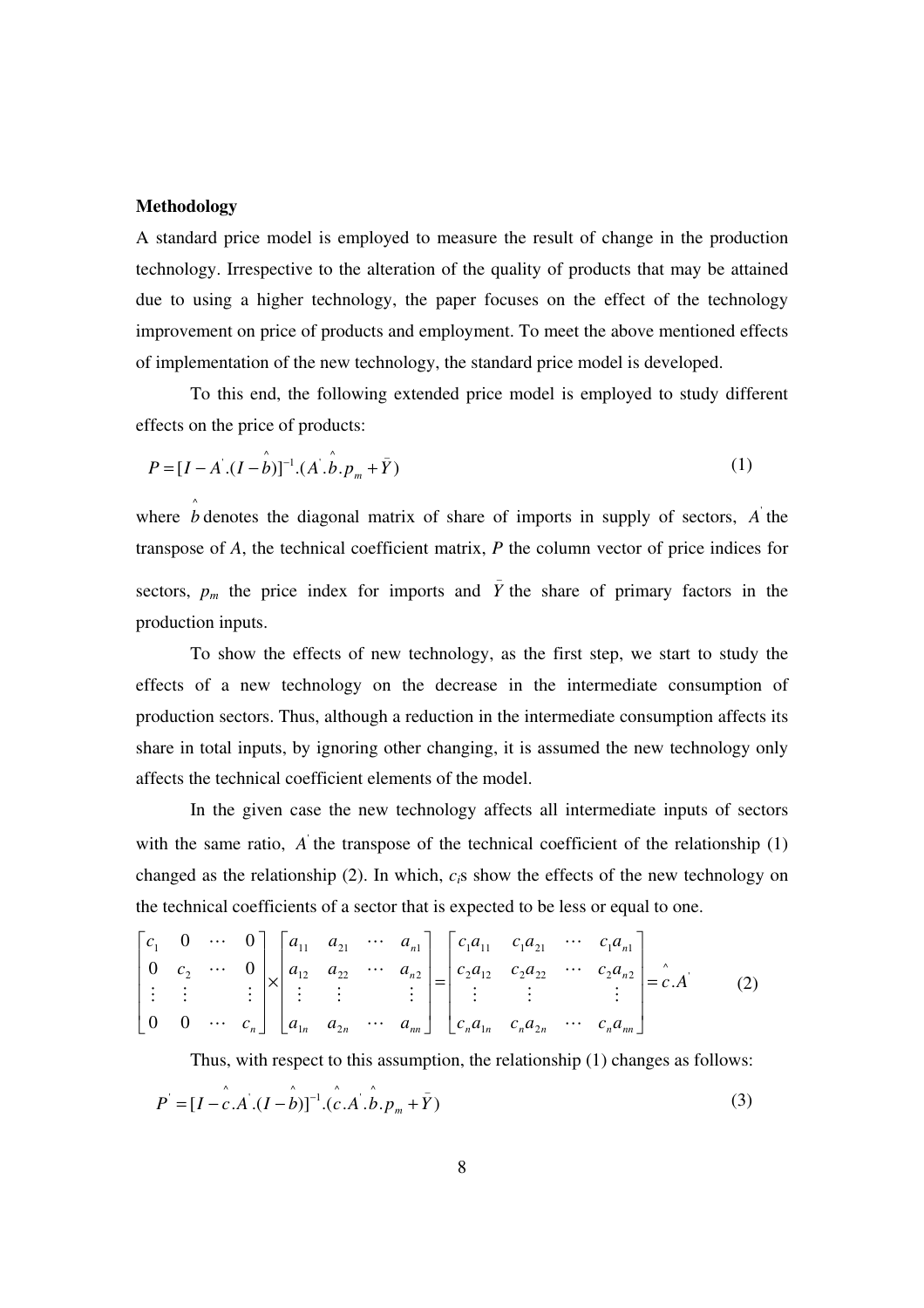As the second step, it is assumed the new technology changes the share of domestic and foreign goods and services in the supply of products. To consider this change, it is assumed  $b_i$ s change into  $b_i = b_i d_i$ . With respect to the value of  $d_i$ s the result of the new technology may lead the country to more self sufficient,  $d_i < 1$ , or more dependent,  $d_i > 1$ , to the foreign countries.

Thus, the second assumption of the model changes the relationship (3) as follows:

$$
P^{\dagger} = [I - c \cdot A \cdot (I - b \cdot \tilde{b})]^{-1} \cdot (c \cdot A \cdot b \cdot p_m + \bar{Y}) =
$$
  
\n
$$
[I - c \cdot A \cdot (I - d \cdot b)]^{-1} \cdot (c \cdot A \cdot \hat{d} \cdot b \cdot p_m + \bar{Y})
$$
\n(4)

 $\hat{d}$  is the diagonal matrix of  $d_i$ s.

In addition, the new technology affects the primary factors of production sectors. Its implementation causes two different changes concerning the primary factors of the model. In one side, it may change the ratio of primary factors to each other. In the other side, it changes the share of primary factors in total input of the sectors. Thus, the third step stresses to consider these effects as well. To do so, let us decompose  $\overline{Y}$  the share of primary factors into some devices:

$$
\bar{Y} = \begin{bmatrix} k_1 & l_1 \\ k_2 & l_2 \\ \vdots & \vdots \\ k_n & l_n \end{bmatrix} \times \begin{bmatrix} v \\ w \end{bmatrix}
$$
\n(5)

 $k_i$  and  $l_i$  denote the level of capital stock and labour force that is required for a unit product, respectively. *v* and *w* refer to the prices of capital stock and labour force, respectively.

Using the new technology may affect the value of  $k_i$  and  $l_i$  of the sectors. Let  $e_i$ and *fi* denote the coefficients to measure the change in these factors due to implementation of the new technology. Consequently,  $l_i = e_i, l_i$  and  $k_i = f_i, k_i$ . Thus:

$$
\overline{Y}' = (k' \cdot v + l' \cdot w) = (\hat{f} \cdot k \cdot v + e \cdot l \cdot w)
$$
 (6)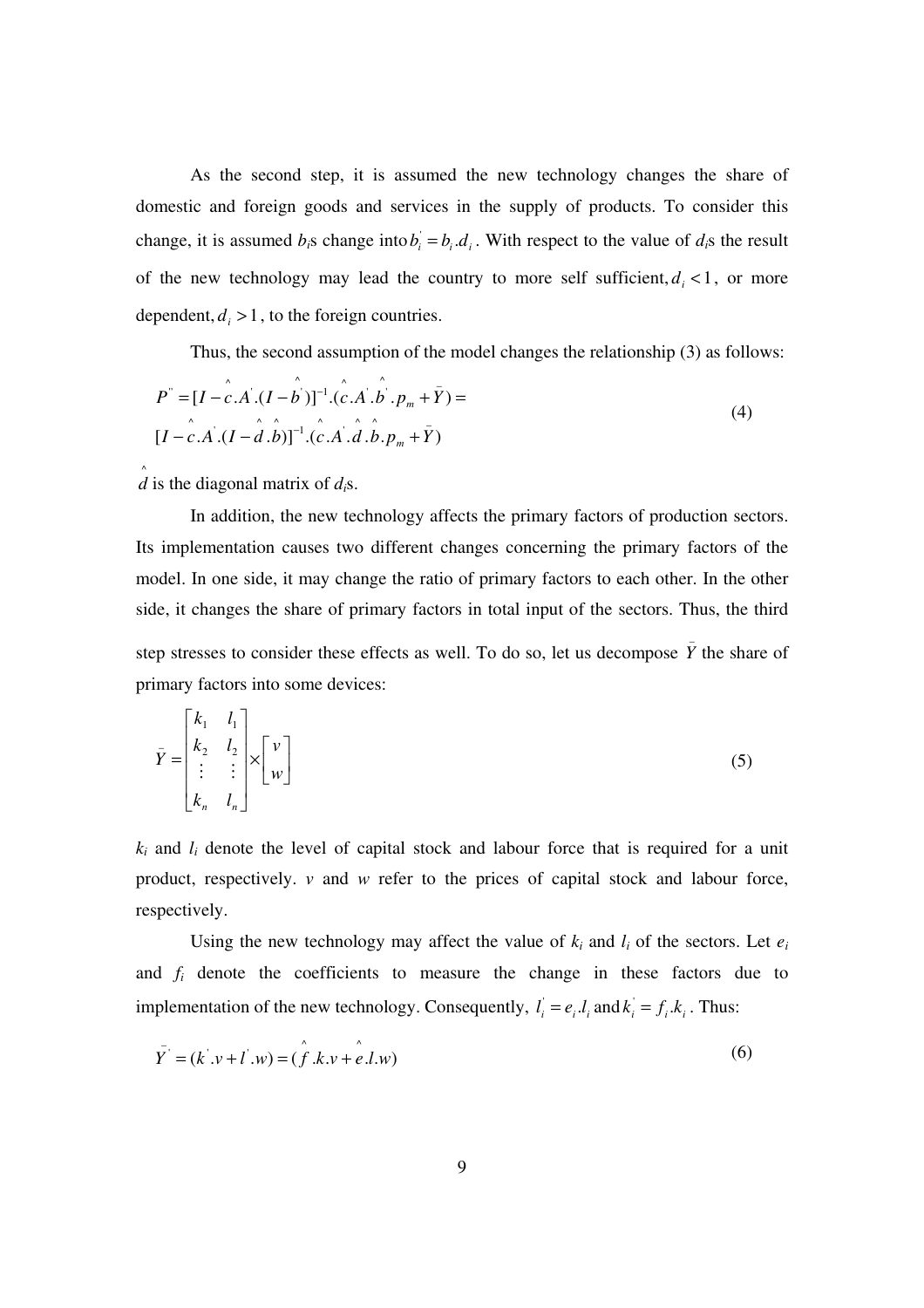*Y* refers to the column vector of the share of primary factors after new technology implementation, including  $k$  and  $l$  the two column vectors in which  $k_i$  and  $l_i$  are the size of capital stock and labour force of sectors after the new technology implementation, respectively. Finally,  $\int$  and  $\int$  denote the diagonal matrices of  $f_i$  and  $e_i$ , respectively.

−

 Thus in the third step, the relationship (1) to measure the effect of new technology implementation on the prices of sectors is as follows:

$$
P''' = [I - \hat{c} \cdot A \cdot (I - \hat{d} \cdot \hat{b})]^{-1} \cdot (\hat{c} \cdot A \cdot \hat{d} \cdot \hat{b} \cdot p_m + \hat{f} \cdot k \cdot v + \hat{e} \cdot l \cdot w)
$$
(7)

To examine the result of the new technology on the prices of sectors, values of  $\hat{c}, \hat{d}, \hat{f}$  and  $\hat{e}$  would be specified.

A similar process is required to measure the change in the employment level of sectors. To do so, we consider *b*, the share of imports in supply of sectors in a general employment relationship:

$$
L = \hat{l} \cdot Q = \hat{l} \cdot (I - (I - \hat{b})A)^{-1} \cdot (I - \hat{b}).F
$$
\n(8)

 $L$  denotes the column vector of  $L_i$ , the level of employment in different sectors, ^ *l* the diagonal matrix of direct employment coefficient of labour force, *Q* the column vector of total products of sectors and *F* the final demand of sectors.

Irrespective to the change that may happen in the construction of final demand of sectors, like the price model, the implementation of a new technology can influence this relationship in four ways. Considering the above mentioned effects changes the relationship (8) into the relationship (9):

$$
L = e \hat{I} \cdot [I - (I - \hat{d} \hat{b}) \cdot A \cdot c]^{-1} \cdot (I - \hat{d} \hat{b}) \cdot F
$$
 (9)

where  $\vec{L}$  is a column vector that contains the size of labour force of sectors after the new technology implementation.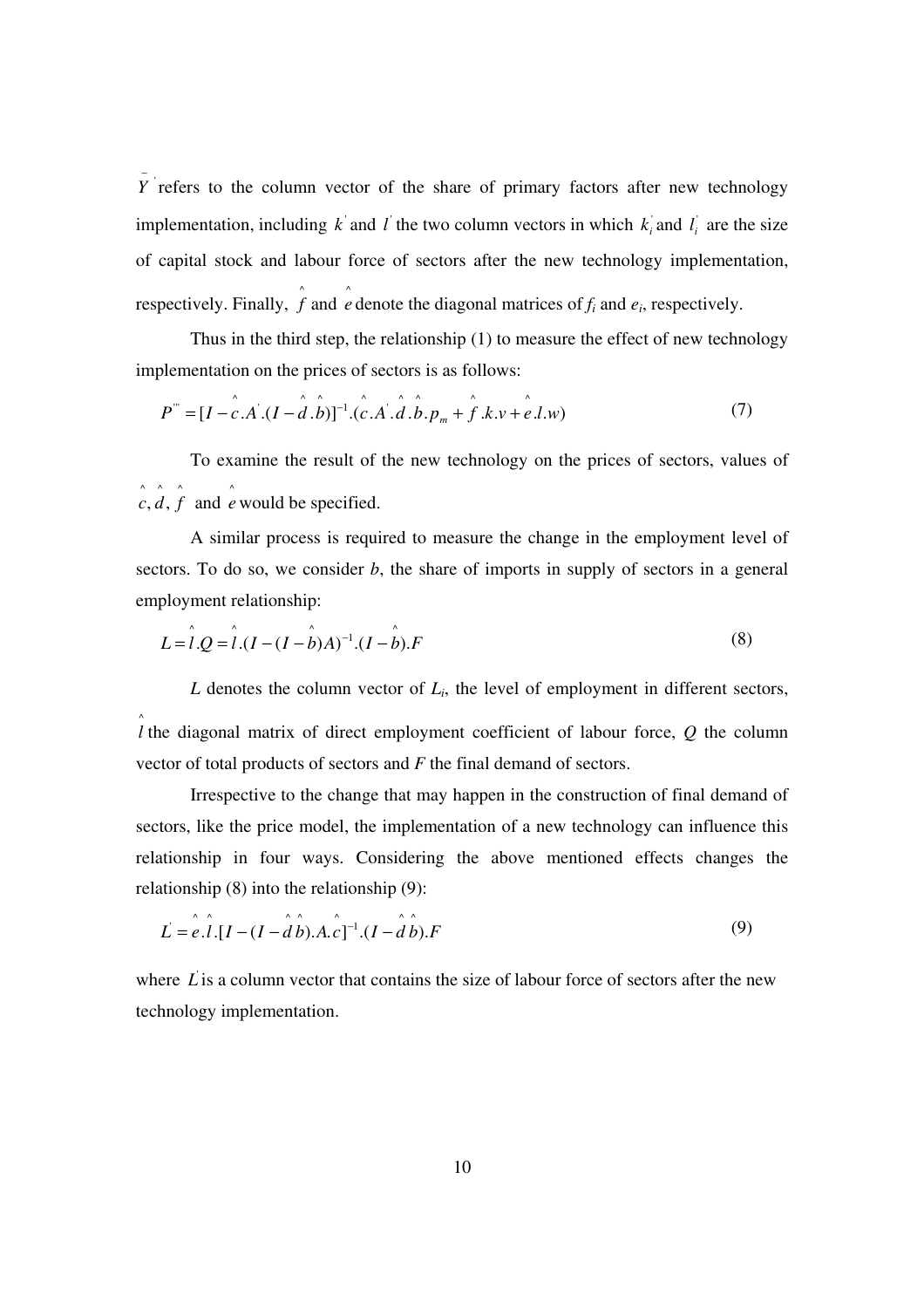#### **Implementation of the model**

The model is employed to study the effects of nanotechnology implementation in Iran. A 17 to 17 sectors I-O table of Iran for the year 2001 is used as database (Central Bank of I.R. Iran 2006). Using the employment data of sectors for the years 1986, 1991 and 1996, the number of labour force of sectors is estimated for the year 2001.

 The results of change in technical coefficients using the relationship (3) are simulated in table (1). In the case in which the new technology affects only the technical coefficient of sectors, a 5% reduction in intermediate inputs of all sectors leads to a reduction in the Producer Prices Indices (PPI). However, the differences of PPI for different levels of *ci*s demonstrate that the effects of reduction in the technical coefficient of sectors on the PPI are decreased.

 Using the relationship (4) enables the researcher to study the result of change in the share of imports due to nanotechnology implementation. It is notable, although using a new technology may affect the amount of imports in two ways, however it is more expected that a higher technology lead to a reduction in the share of imports. To this end, table (2) shows the results of a new technology implementation on PPI when the new technology leads to a reduction in technical coefficient and imports shares in supply. It shows the effects of Reduction in the size of the Imports Shares in Supply (RISS) on the PPI for three levels of  $c_i$  s. The column differences explore the change in PPI as a result of 0.05 RISS.

| Row            | $c_i$ s | <i>PPI</i> | differences | Row | $C_iS$ | <b>PPI</b> | differences |
|----------------|---------|------------|-------------|-----|--------|------------|-------------|
| 1              | 1       |            | -           | 11  | 0.5    | 0.783      | 0.0177      |
| 2              | 0.95    | 0.973      | 0.0265      | 12  | 0.45   | 0.766      | 0.0169      |
| 3              | 0.9     | 0.948      | 0.0252      | 13  | 0.4    | 0.750      | 0.0163      |
| $\overline{4}$ | 0.85    | 0.924      | 0.0241      | 14  | 0.35   | 0.734      | 0.0156      |
| 5              | 0.8     | 0.901      | 0.0230      | 15  | 0.3    | 0.719      | 0.0151      |
| 6              | 0.75    | 0.879      | 0.0219      | 16  | 0.25   | 0.705      | 0.0145      |
| 7              | 0.7     | 0.858      | 0.0210      | 17  | 0.2    | 0.691      | 0.0140      |
| 8              | 0.65    | 0.838      | 0.0201      | 18  | 0.15   | 0.677      | 0.0134      |
| 9              | 0.6     | 0.819      | 0.0192      | 19  | 0.1    | 0.664      | 0.0130      |
| 10             | 0.55    | 0.801      | 0.0184      | 20  | 0.05   | 0.652      | 0.0125      |

Table (1): Simulation of the result of change in the technical coefficients on PPI

 It is notable, although compared with the reduction in *ci*s, the RISS has small effects on the PPI, as it is expected, and its effect is dependent to the size of *ci*s. Due to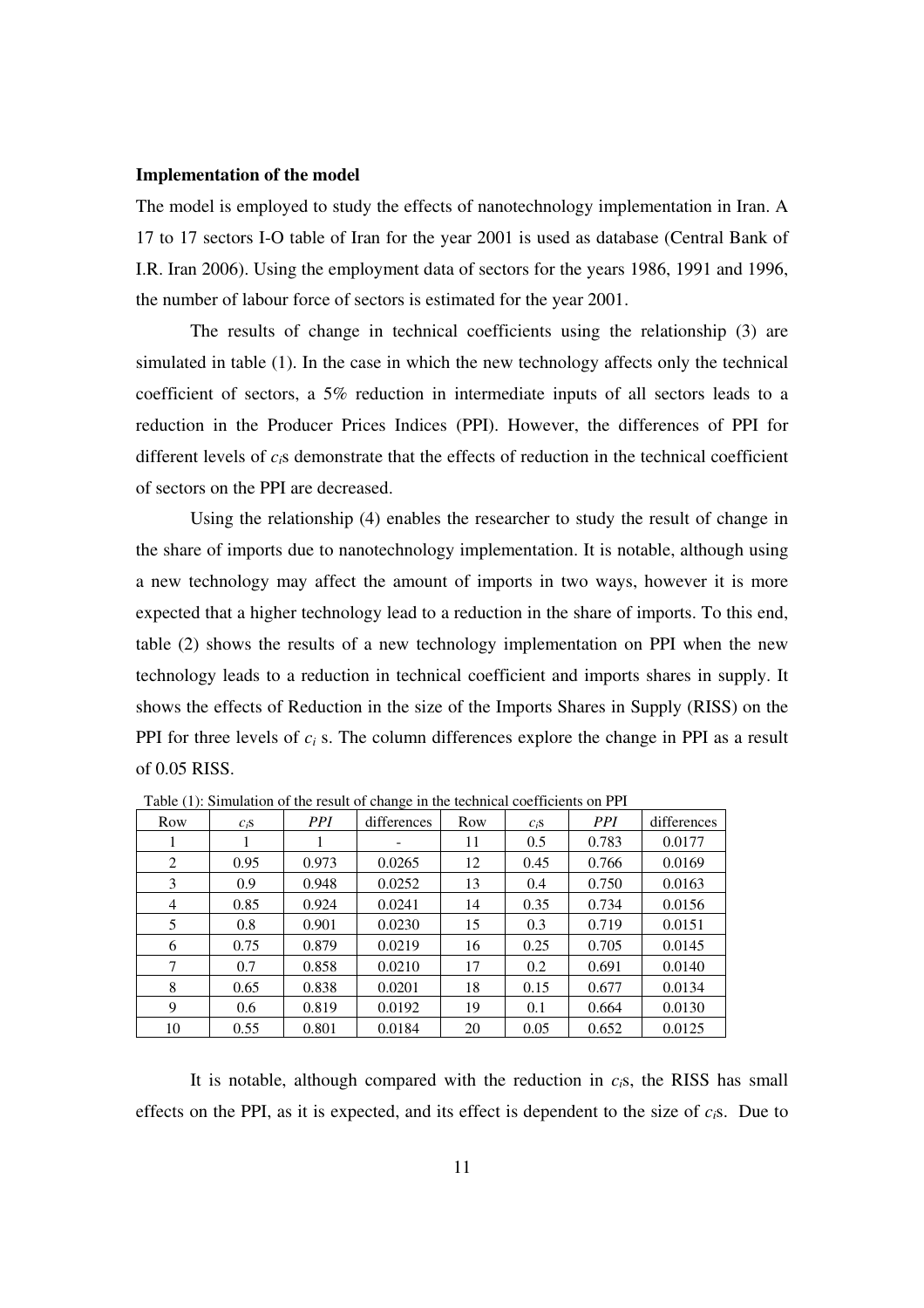nonlinearity form of  $\hat{d}$  in relationship (4), a 0.05 RISS has different effects on the PPI. As a result of a comparison between the change in PPI through different columns of table (2), it is explored the effects of RISS on the PPI has a controversy relationship with the level of imports shares. However, although the size of *ci*s affect the impact of RISS on the PPI, as it is demonstrated in table (2), its effect has no unit trend on PPI. So a comparison in the amount of differences in PPI reveals a reduction in the value of *ci*s from 0.95 to 0.50 leads to an increase in the effects of RISS on PPI, whereas a reduction in the value of *ci*s from 0.50 to 0.05 leads to a considerable decrease in the level of differences in similar cases of *di*s.

| Row            | $d_i$ s      | $c_i$ s=0.95 |             | $c_i$ s=0.50    |             | $c_i$ s=0.05 |               |
|----------------|--------------|--------------|-------------|-----------------|-------------|--------------|---------------|
|                |              | <i>PPI</i>   | differences | PPI <sup></sup> | differences | <i>PPI</i>   | differences   |
| $\mathbf{1}$   | $\mathbf{1}$ | 0.9735       |             | 0.7830          |             | 0.6518       |               |
| $\overline{2}$ | 0.95         | 0.9734       | $-0.000105$ | 0.7827          | $-0.000379$ | 0.6517       | $-0.00005262$ |
| 3              | 0.90         | 0.9733       | $-0.000106$ | 0.7823          | $-0.000381$ | 0.6516       | $-0.00005264$ |
| $\overline{4}$ | 0.85         | 0.9732       | $-0.000107$ | 0.7819          | $-0.000382$ | 0.6516       | $-0.00005265$ |
| 5              | 0.80         | 0.9731       | $-0.000108$ | 0.7815          | $-0.000384$ | 0.6515       | $-0.00005267$ |
| 6              | 0.75         | 0.9729       | $-0.000109$ | 0.7811          | $-0.000385$ | 0.6515       | $-0.00005269$ |
| 7              | 0.70         | 0.9728       | $-0.000110$ | 0.7807          | $-0.000387$ | 0.6514       | $-0.00005271$ |
| 8              | 0.65         | 0.9727       | $-0.000111$ | 0.7804          | $-0.000388$ | 0.6514       | $-0.00005273$ |
| 9              | 0.60         | 0.9726       | $-0.000112$ | 0.7800          | $-0.000390$ | 0.6513       | $-0.00005274$ |
| 10             | 0.55         | 0.9725       | $-0.000113$ | 0.7796          | $-0.000391$ | 0.6513       | $-0.00005276$ |
| 11             | 0.50         | 0.9724       | $-0.000114$ | 0.7792          | $-0.000393$ | 0.6512       | $-0.00005278$ |
| 12             | 0.45         | 0.9723       | $-0.000115$ | 0.7788          | $-0.000395$ | 0.6512       | $-0.00005280$ |
| 13             | 0.40         | 0.9722       | $-0.000116$ | 0.7784          | $-0.000396$ | 0.6511       | $-0.00005282$ |
| 14             | 0.35         | 0.9720       | $-0.000117$ | 0.7780          | $-0.000398$ | 0.6511       | $-0.00005284$ |
| 15             | 0.30         | 0.9719       | $-0.000118$ | 0.7776          | $-0.000400$ | 0.6510       | $-0.00005285$ |
| 16             | 0.25         | 0.9718       | $-0.000119$ | 0.7772          | $-0.000401$ | 0.6510       | $-0.00005287$ |
| 17             | 0.20         | 0.9717       | $-0.000120$ | 0.7768          | $-0.000403$ | 0.6509       | $-0.00005289$ |
| 18             | 0.15         | 0.9716       | $-0.000122$ | 0.7764          | $-0.000404$ | 0.6509       | $-0.00005291$ |
| 19             | 0.10         | 0.9714       | $-0.000123$ | 0.7760          | $-0.000406$ | 0.6508       | $-0.00005293$ |
| 20             | 0.05         | 0.9713       | $-0.000124$ | 0.7756          | $-0.000408$ | 0.6508       | $-0.00005295$ |

Table (2): Simulation of the result of reduction in technical coefficient and the imports share on PPI

The effects of different factors are examined in relationship (7). With respect to its form, it can be deduced that the effect of a new technology implementation on the PPI can be decomposed into three devices. Table (3) demonstrates a case in which *ci*s and *di*s are equal to one. On the other hand, the new technology has affected only the *ei*s or *fi*s or both of them. As it can be seen, due to linear form of these factors in the model, first the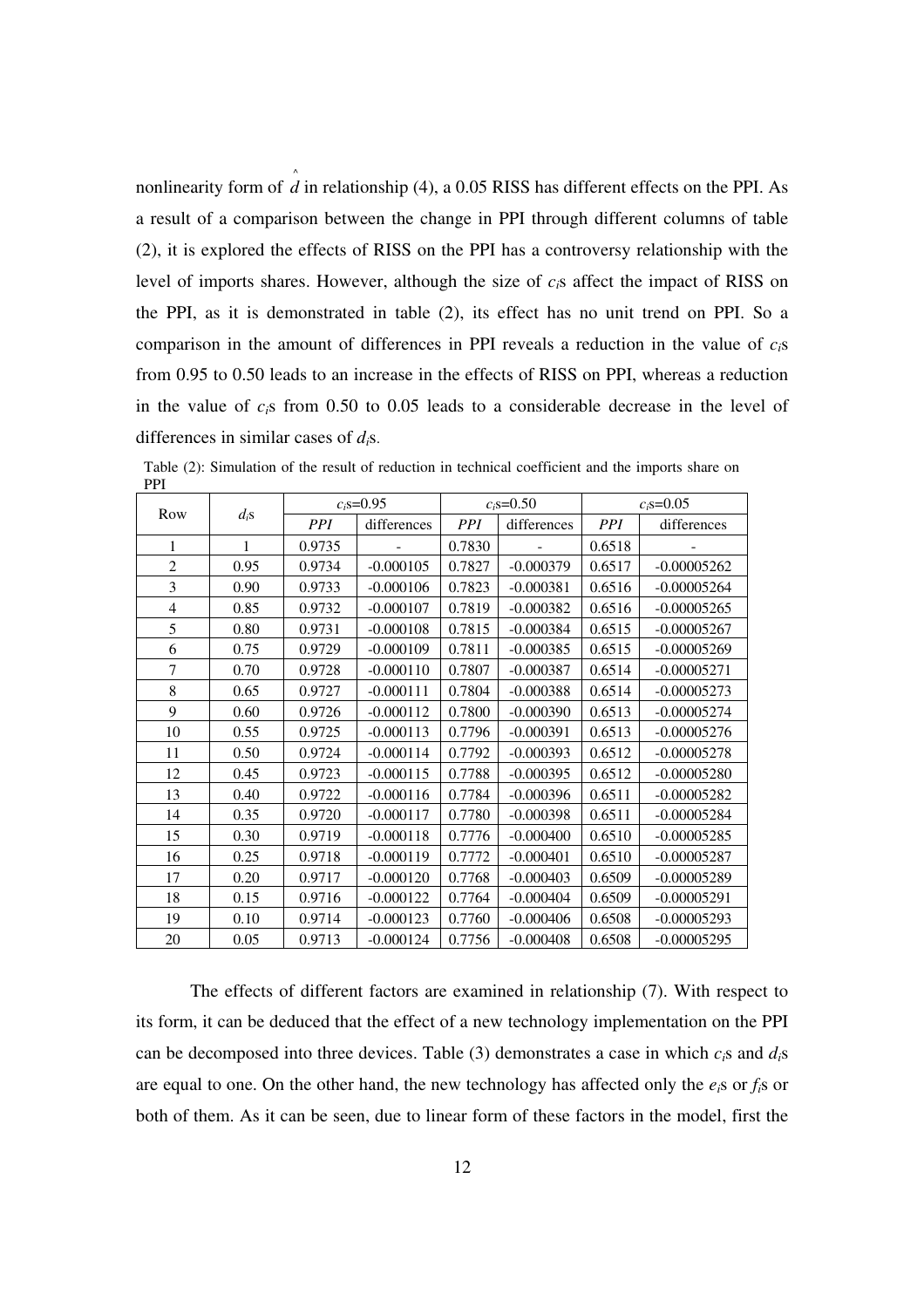effect of a specified decrease in the value of *ei*s and *fi*s are constant for any level of these factors, secondly, the effects of a specified reduction in the value of these factors on the PPI is independent of the others. However, a reduction in the value of *fi*s has more impact on the PPI in comparison with *ei*s.

| -- ( <i>- )</i> - |                   |         |             |            |             |                   |             |
|-------------------|-------------------|---------|-------------|------------|-------------|-------------------|-------------|
| Row               | $e_i$ s/ $f_i$ s/ | $e_i$ s |             | $f_i$ s    |             | $e_i$ s & $f_i$ s |             |
|                   | $e_i$ s & $f_i$ s | PPI     | differences | <i>PPI</i> | differences | <b>PPI</b>        | differences |
|                   |                   | 1       |             | 1          |             | 1                 |             |
| 2                 | 0.95              | 0.991   | $-0.009154$ | 0.963      | $-0.037361$ | 0.953             | $-0.046516$ |
| 3                 | 0.90              | 0.982   | $-0.009154$ | 0.925      | $-0.037361$ | 0.907             | $-0.046516$ |
| 4                 | 0.85              | 0.973   | $-0.009154$ | 0.888      | $-0.037361$ | 0.860             | $-0.046516$ |
| 5                 | 0.80              | 0.963   | $-0.009154$ | 0.851      | $-0.037361$ | 0.814             | $-0.046516$ |
| 6                 | 0.75              | 0.954   | $-0.009154$ | 0.813      | $-0.037361$ | 0.767             | $-0.046516$ |
| 7                 | 0.70              | 0.945   | $-0.009154$ | 0.776      | $-0.037361$ | 0.721             | $-0.046516$ |
| 8                 | 0.65              | 0.936   | $-0.009154$ | 0.738      | $-0.037361$ | 0.674             | $-0.046516$ |
| 9                 | 0.60              | 0.927   | $-0.009154$ | 0.701      | $-0.037361$ | 0.628             | $-0.046516$ |
| 10                | 0.55              | 0.918   | $-0.009154$ | 0.664      | $-0.037361$ | 0.581             | $-0.046516$ |

Table (3): Simulation of the result of reduction in labour force and capital stock coefficient on PPI

To investigate the effects of reduction in technical coefficient and RISS as well as  $e_i$ s and  $f_i$ s, table (4) demonstrates the effects of  $e_i$ s and  $f_i$ s on PPI in the case in which  $c_i$ s and *di*s are equal to 0.75, 0.5 and 0.25. As it is shown, implementation of more efficient technology that leads to more reduction in *ci*s and *di*s, leads to more reduction in PPI. This is due to  $c_i$ s and  $d_i$ s that are located as constant item and multiplier for  $e_i$ s and  $f_i$ s in the relationship (7), where a reduction in the value of these parameters leads to a reduction in PPI and consequently the size of their differences.

Table (4): Simulation of the result of reduction in labour force and capital stock coefficient on PPI

| Row | $e_i$ s & $f_i$ s | $c_i$ s & d <sub>i</sub> s=0.75 |             | $c_i$ s & $d_i$ s=0. 50 |             | $c_i$ s & d <sub>i</sub> s=0, 25 |             |
|-----|-------------------|---------------------------------|-------------|-------------------------|-------------|----------------------------------|-------------|
|     |                   | <b>PPI</b>                      | differences | <b>PPI</b>              | differences | <b>PPI</b>                       | differences |
| 1   |                   | 0.878                           |             | 0.779                   |             | 0.701                            |             |
| 2   | 0.95              | 0.835                           | $-0.042$    | 0.741                   | $-0.038$    | 0.666                            | $-0.035$    |
| 3   | 0.90              | 0.793                           | $-0.042$    | 0.703                   | $-0.038$    | 0.631                            | $-0.035$    |
| 4   | 0.85              | 0.751                           | $-0.042$    | 0.664                   | $-0.038$    | 0.596                            | $-0.035$    |
| 5   | 0.80              | 0.709                           | $-0.042$    | 0.626                   | $-0.038$    | 0.561                            | $-0.035$    |
| 6   | 0.75              | 0.667                           | $-0.042$    | 0.588                   | $-0.038$    | 0.527                            | $-0.035$    |
| 7   | 0.70              | 0.625                           | $-0.042$    | 0.550                   | $-0.038$    | 0.492                            | $-0.035$    |
| 8   | 0.65              | 0.583                           | $-0.042$    | 0.511                   | $-0.038$    | 0.457                            | $-0.035$    |
| 9   | 0.60              | 0.541                           | $-0.042$    | 0.473                   | $-0.038$    | 0.422                            | $-0.035$    |
| 10  | 0.55              | 0.499                           | $-0.042$    | 0.435                   | $-0.038$    | 0.387                            | $-0.035$    |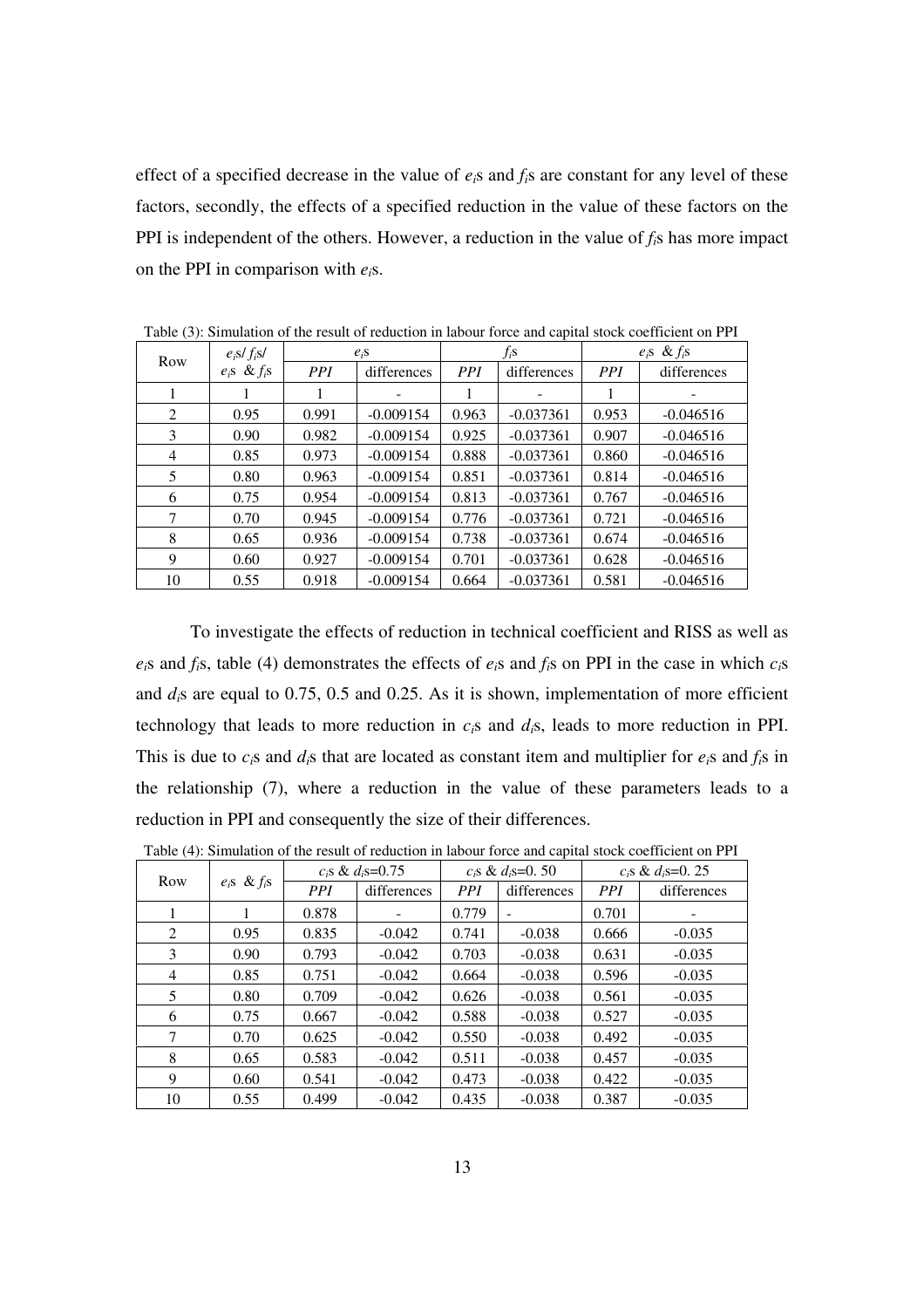Table (5) measures the reduction in employment for labour force due to using a new technology. As it is shown, the effects of a 5% Reduction in Labour Force Coefficient (RLFC) due to a new technology implementation are displayed for different levels of *ci*s and *di*s. Due to linear relationship of *ei*s with the size of labour force employment in relationship (9), a 5% RLFC has a constant effect on employment reduction in different levels of *ei*s. However, the effects of RLFC on the reduction in labour force employment are dependent to the value of *ci*s and *di*s.

Table (5): Simulation of the result of reduction in labour force coefficient on employment reduction

|     |         | $c_i$ s & $d_i$ s=1     |             | $c_i$ s & $d_i$ s=0.75  |             | $c_i$ s & $d_i$ s=0. 50 |             |  |
|-----|---------|-------------------------|-------------|-------------------------|-------------|-------------------------|-------------|--|
| Row | $e_i$ s | Employment<br>Reduction | differences | Employment<br>Reduction | differences | Employment<br>Reduction | differences |  |
|     |         | 0                       |             | 1230826                 |             | 2339816                 |             |  |
| 2   | 0.95    | 801808                  | 801808      | 1971093                 | 740267      | 3024634                 | 684817      |  |
| 3   | 0.90    | 1603617                 | 801808      | 2711360                 | 740267      | 3709451                 | 684817      |  |
| 4   | 0.85    | 2405425                 | 801808      | 3451627                 | 740267      | 4394269                 | 684817      |  |
| 5   | 0.80    | 3207233                 | 801808      | 4191894                 | 740267      | 5079086                 | 684817      |  |
| 6   | 0.75    | 4009042                 | 801808      | 4932161                 | 740267      | 5763904                 | 684817      |  |
| 7   | 0.70    | 4810850                 | 801808      | 5672428                 | 740267      | 6448721                 | 684817      |  |
| 8   | 0.65    | 5612658                 | 801808      | 6412695                 | 740267      | 7133539                 | 684817      |  |
| 9   | 0.60    | 6414467                 | 801808      | 7152962                 | 740267      | 7818356                 | 684817      |  |
| 10  | 0.55    | 7216275                 | 801808      | 7893229                 | 740267      | 8503174                 | 684817      |  |

Table (6): Simulation of the result of RISS on the labour force employment

|                |         | $c_i$ s = 1           |             | $c_i$ s =0.75         |             | $c_i$ s = 0.50        |             |  |
|----------------|---------|-----------------------|-------------|-----------------------|-------------|-----------------------|-------------|--|
| Row            | $d_i$ s | Employment<br>Changes | differences | Employment<br>Changes | differences | Employment<br>Changes | differences |  |
|                |         | 0                     |             | $-1723181$            |             | $-3102598$            |             |  |
| 2              | 0.95    | 128934                | 128934      | $-1625947$            | 97234       | $-3027634$            | 74965       |  |
| $\mathcal{E}$  | 0.90    | 259068                | 130134      | $-1528101$            | 97846       | $-2952382$            | 75252       |  |
| $\overline{4}$ | 0.85    | 390420                | 131352      | $-1429637$            | 98465       | $-2876841$            | 75541       |  |
| 5              | 0.80    | 523008                | 132588      | $-1330547$            | 99090       | $-2801010$            | 75831       |  |
| 6              | 0.75    | 656850                | 133842      | $-1230826$            | 99721       | $-2724886$            | 76124       |  |
| 7              | 0.70    | 791966                | 135116      | $-1130467$            | 100359      | $-2648468$            | 76418       |  |
| 8              | 0.65    | 928374                | 136408      | $-1029465$            | 101003      | $-2571754$            | 76714       |  |
| 9              | 0.60    | 1066094               | 137720      | $-927811$             | 101654      | $-2494742$            | 77012       |  |
| 10             | 0.55    | 1205146               | 139052      | $-825500$             | 102311      | $-2417430$            | 77312       |  |

And finally table (6) investigated the effects of reduction in  $d_i$ s on labour force employment. To do so, it is assumed *ei*s is constant on one. As it is expected *ci*s and *di*s have contrary effects on the labour force employment. So any decrease in the value of *di*s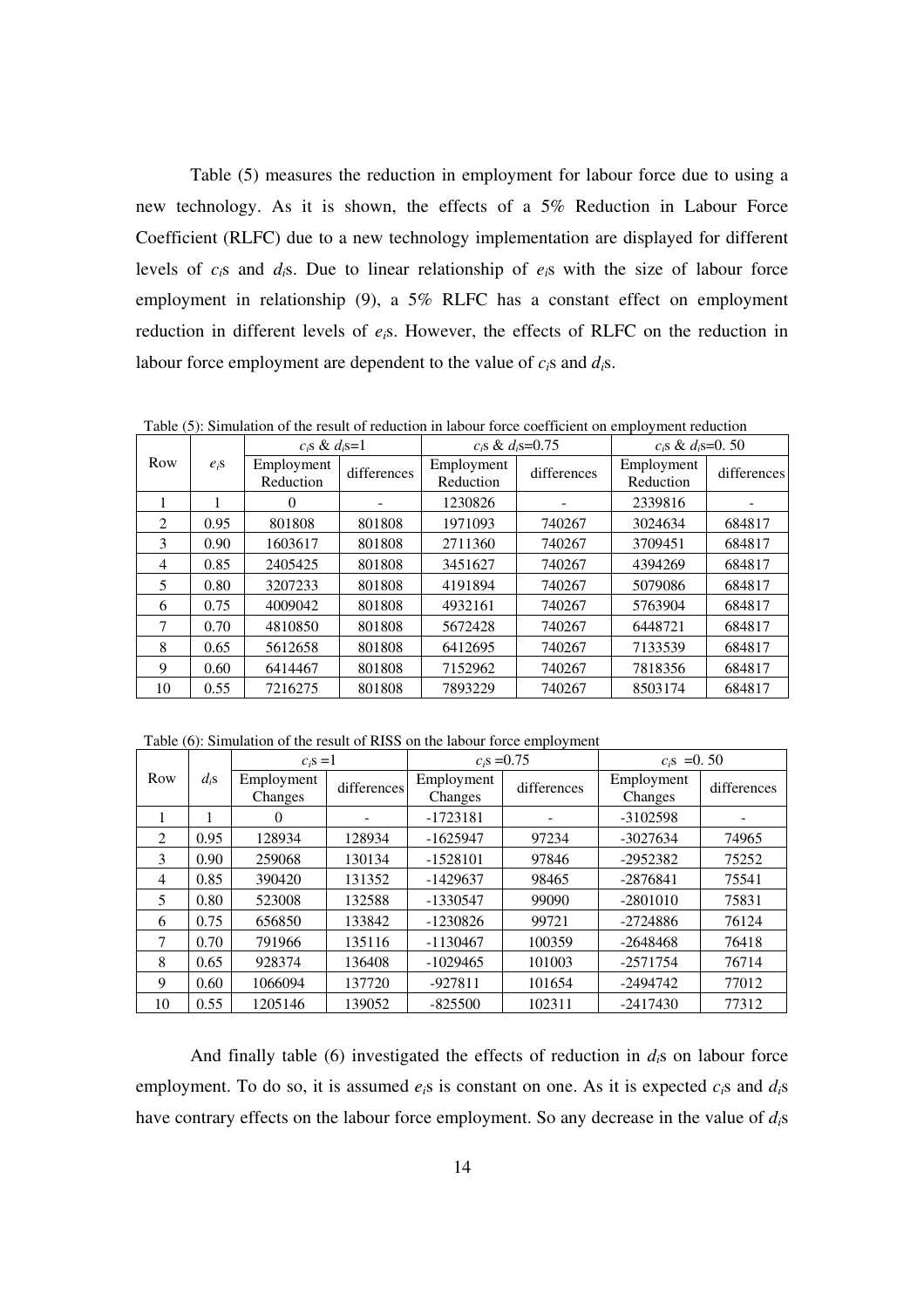has a positive effect on the number of labour force employment. Thus, in the case, *ei*s is equal to one, a decrease in *di*s leads to an increment in the level of employment. On the other hand, the new technology that does not change the technical coefficient, any RISS leads to an increase in the level of employment. However, for the cases in which the new technology leads to reduction in the size of *ci*s to 0.75 or 0.50, the results of simulation demonstrated up to 50% reduction in *di*s cannot compensate the reduction in employment for labour force.

## **Conclusions**

It was concluded the world would be witnessed to some changes through popularity using the nanotechnology in future. Irrespective to its change in the level of consumption and the quality of commodities or environmental effects, like any other technology, it is expected implementation of nanotechnology will have some positive and negative effects on the social and economic aspects of the people's life through production process. However, among all impacts, this paper focuses on employment and Producer Prices Indices.

 Based on the result of the research, implementation of the nanotechnology affects the production cost through several ways. It was demonstrated an improvement due to this technology in the technical coefficients lead to a reduction on the PPI of the economy. Implementation of the nanotechnology affects the PPI through the share of imports in the supply of products. However, like the technical coefficients it has nonlinear relationship with PPI. Moreover, the result of the research demonstrates the change in labour and/or capital stock contribution due to nanotechnology implementation which has/have a direct linear relationship with PPI as well.

 In addition, a related model was developed to simulate the effect of nanotechnology implementation on labour force employment. Like PPI, the results of simulation of the model demonstrates, the change in the size of labour force direct coefficients due to the nanotechnology implementation which has a linear direct effect on the size of employment of labour force, in which the size of this change is related to the values of *ci*s and *di*s. However, unlike PPI, the sizes of employment for labour force have contrary effects to the changes in *ci*s and *di*s.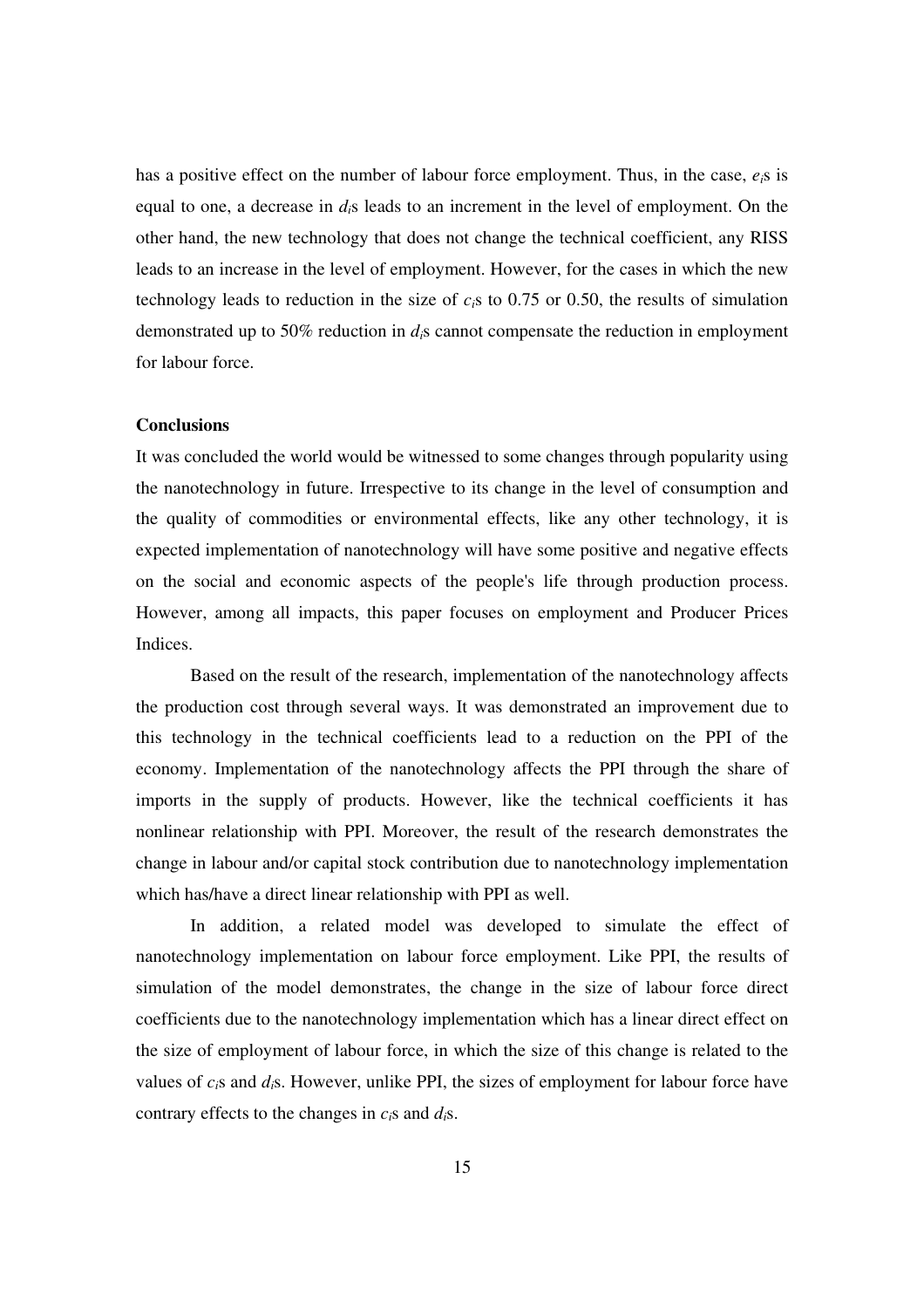And finally like any new technology it seems the nanotechnology implementation leads to a change in the structure of labour force and the quality of capital stock. On the other hand, it is anticipated the implementation of nanotechnology needs more technical labour. Thus it is recommended the future research focus on the effect of nanotechnology implementation on the structure of labour force and new jobs that may be created due to this technology.

# **References**

Addison J. T. and Teixeira P. (2001) Technology, Employment and Wages, *Labour*, 15(2): 191-219.

Bowers D. and Cernac J. (2008) Nanoparticle coated electrodes and carbon nanotechnology, http://peswiki.com/index.php/Article:Nanoparticle\_coated\_electrodes\_and\_carbon\_nanot echnology

Center for Responsible Nanotechnology (not dated. a), What is Nanotechnology?, http://crnano.org/whatis.htm

Center for Responsible Nanotechnology (not dated. b), Benefits of Molecular Manufacturing, http://crnano.org/benefits.htm

Center for Responsible Nanotechnology (not dated. c), Products of Molecular Manufacturing, http://crnano.org/products.htm

Carnoy M. (1997) The new information technology - international diffusion and its impact on employment and skills, A review of the literature, International Journal of Manpower, 18(12): 119-159.

Corley M., Michie J. and Oughton C. (2002) Technology, Growth and Employment, International Review of Applied Economics, 16(3): 265-276.

Fabrice C. and Harris D. (2007) Technology Shocks and Employment, The Economic Journal, 117(523): 1436-1459.